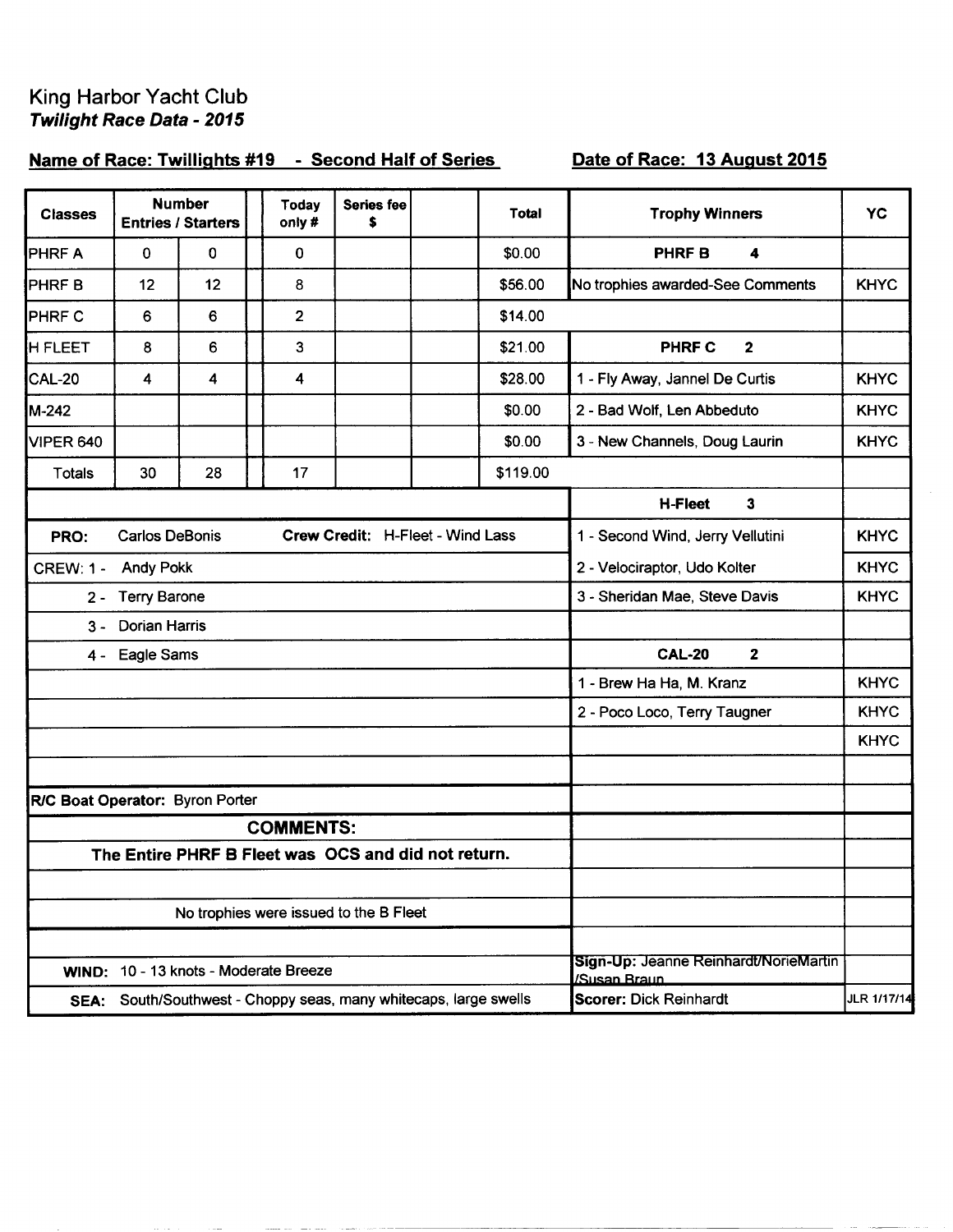

| Div            |          |                                    |                                |               | Finish      | Corrected   |                  |                |
|----------------|----------|------------------------------------|--------------------------------|---------------|-------------|-------------|------------------|----------------|
| <u>Rank</u>    | Sail No. | <b>Boat</b>                        |                                | <b>Rating</b> | <b>Time</b> | <b>Time</b> | <b>Boat Type</b> | Club           |
|                |          |                                    |                                |               |             |             |                  |                |
|                |          |                                    |                                |               |             |             |                  |                |
|                |          | Time on Time / Start Time 18:15:00 |                                |               |             |             |                  |                |
| $\mathbf{1}$   | 42757    | Tigger $(*)$                       | Fred & Suzanne Cottrell        | 84            | 18:49:51    | 00:35:44    | J 33             | <b>KHYC</b>    |
| $\overline{c}$ | 56136    | Bella Vita [*]                     | Marty Burke                    | 75            | 18:50:20    | 00:36:45    | Ben 36.7         | <b>KHYC</b>    |
| 3              | 87309    | Priorities $(*)$                   | Bob Cole                       | 99            | 18:52:29    | 00:37:32    | Olson 30         | <b>KHYC</b>    |
| $\overline{4}$ | 87027    | Flying Dutchman (*                 | Jason Herring/ R.Van Kreuninge | 90            | 18:52:21    | 00:37:56    | Hobie 33         | <b>KHYC</b>    |
| 5              | 173      | Kindred Spirit                     | Glenn Griley                   | 111           | 18:53:38    | 00:37:59    | Viper 640        | <b>KHYC</b>    |
| 6              | 46879    | Noah Genda                         | Wilfred Poiesz                 | 81            | 18:52:19    | 00:38:26    | Bravera 29       | <b>KHYC</b>    |
| 7              | 57990    | Hot Rum                            | Al Castillon/ Richard Parlett  | 117           | 18:55:42    | 00:39:40    | <b>CF33</b>      | <b>RBYC/CB</b> |
| 8              | 7026     | <b>Trigger Fish</b>                | Steve Troeger                  | 57            | 18:52:16    | 00:39:54    | Beneteau 40.7    | <b>KHYC</b>    |
| 9              | 46192    | H <sub>2</sub> Blue                | Ross Moore                     | 108           | 18:55:24    | 00:39:55    | J 92             | <b>KHYC</b>    |
| 10             | 54       | <b>USA54</b>                       | Charlie Bielecki               | 96            | 18:56:13    | 00:41:28    | Melges 24        | <b>KHYC</b>    |
| 11             | $72\,$   | Despicable                         | Joel Sprague                   | 84            | 18:57:49    | 00:43:54    | J 92 S           | <b>RBYC</b>    |
| 12             | 97788    | <b>Dragon Dance</b>                | David Lin                      | 72            | 18:59:31    | 00:46:31    | Schock 35        | <b>SBYRC</b>   |
|                |          | Time on Time / Start Time 18:20:00 |                                |               |             |             |                  |                |
|                |          |                                    |                                |               |             |             |                  |                |
| $\mathbf{1}$   | 97228    | Fly Away (JD)                      | Jannel DeCurtis                | 150           | 18:58:48    | 00:36:02    | Martin 242       | <b>KHYC</b>    |
| $\mathbf{2}$   | 97321    | Bad Wolf $(*)$                     | Len Abbeduto                   | 150           | 18:58:53    | 00:36:06    | Martin 242       | khyc           |
| 3              | 23       | New Channels (DL)                  | Doug Laurin                    | 150           | 18:59:03    | 00:36:16    | Martin 242       | <b>KHYC</b>    |
|                |          |                                    |                                |               |             |             |                  |                |

**PHRE-B** Time on Time / Start Time 18:15:00

|               |                | – <i>– – –</i> – | $I \r{H}$                          | Trea or paramic Comen          | -04 | 10.49.91 | UU.33.44 | ູ ບັນ         | 111 I C     |
|---------------|----------------|------------------|------------------------------------|--------------------------------|-----|----------|----------|---------------|-------------|
|               | $\overline{2}$ | 56136            | Bella Vita [*]                     | Marty Burke                    | 75  | 18:50:20 | 00:36:45 | Ben 36.7      | <b>KHYC</b> |
|               | 3              | 87309            | Priorities $(*)$                   | Bob Cole                       | 99  | 18:52:29 | 00:37:32 | Olson 30      | <b>KHYC</b> |
|               | 4              | 87027            | Flying Dutchman (*                 | Jason Herring/ R.Van Kreuninge | 90  | 18:52:21 | 00:37:56 | Hobie 33      | <b>KHYC</b> |
|               | 5 <sup>5</sup> | 173              | Kindred Spirit                     | Glenn Griley                   | 111 | 18:53:38 | 00:37:59 | Viper 640     | <b>KHYC</b> |
|               | 6              | 46879            | Noah Genda                         | Wilfred Poiesz                 | 81  | 18:52:19 | 00:38:26 | Bravera 29    | <b>KHYC</b> |
|               |                | 57990            | Hot Rum                            | Al Castillon/ Richard Parlett  | 117 | 18:55:42 | 00:39:40 | CF 33         | RBYC/CB     |
|               | 8              | 7026             | <b>Trigger Fish</b>                | Steve Troeger                  | 57  | 18:52:16 | 00:39:54 | Beneteau 40.7 | <b>KHYC</b> |
|               | 9              | 46192            | H <sub>2</sub> Blue                | Ross Moore                     | 108 | 18:55:24 | 00:39:55 | J 92          | <b>KHYC</b> |
|               | 10             | 54               | USA54                              | Charlie Bielecki               | 96  | 18:56:13 | 00:41:28 | Melges 24     | <b>KHYC</b> |
|               | 11             | 72               | Despicable                         | Joel Sprague                   | 84  | 18:57:49 | 00:43:54 | J 92 S        | <b>RBYC</b> |
|               | 12             | 97788            | <b>Dragon Dance</b>                | David Lin                      | 72  | 18:59:31 | 00:46:31 | Schock 35     | SBYRC       |
| <b>PHRF-C</b> |                |                  | Time on Time / Start Time 18:20:00 |                                |     |          |          |               |             |
|               |                | 97228            | Fly Away (JD)                      | Jannel DeCurtis                | 150 | 18:58:48 | 00:36:02 | Martin 242    | <b>KHYC</b> |
|               | $\mathbf{2}$   | 97321            | Bad Wolf $(*)$                     | Len Abbeduto                   | 150 | 18:58:53 | 00:36:06 | Martin 242    | khyc        |
|               | 3              | 23               | New Channels (DL)                  | Doug Laurin                    | 150 | 18:59:03 | 00:36:16 | Martin 242    | <b>KHYC</b> |
|               | 4              | 207              | Sails Coll $(*)$                   | Julie Coll                     | 150 | 18:59:12 | 00:36:24 | Martin 242    | <b>KHYC</b> |
|               | 5              | 900              | Pau Hana (PZ)                      | Paul Zambriski                 | 150 | 18:59:36 | 00:36:46 | Martin 242    | <b>KHYC</b> |
|               | 6              | 97850            | No Way !! $(*)$                    | Don Souther                    | 138 | 19:59:17 | 01:33:48 | $B-25$        | KHYC        |